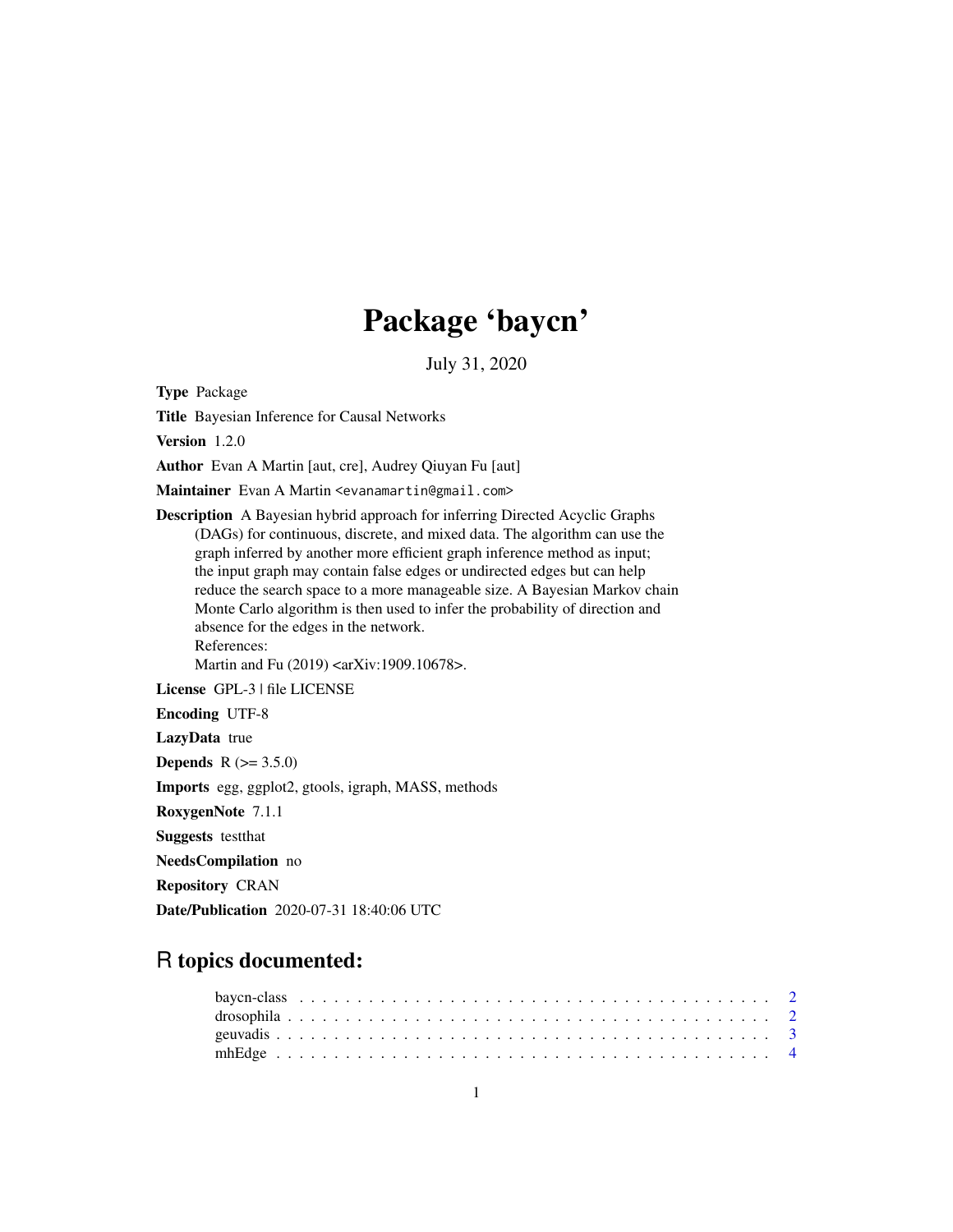### <span id="page-1-0"></span>2 drosophila

| Index |                                                                                                                                                          |  |  |  |  |  |  |  |  |  |  |  |  |  |  |  | 18 |
|-------|----------------------------------------------------------------------------------------------------------------------------------------------------------|--|--|--|--|--|--|--|--|--|--|--|--|--|--|--|----|
|       |                                                                                                                                                          |  |  |  |  |  |  |  |  |  |  |  |  |  |  |  |    |
|       | summary, bay cn-method $\ldots$ , $\ldots$ , $\ldots$ , $\ldots$ , $\ldots$ , $\ldots$ , $\ldots$ , $\ldots$ , $\ldots$ , $\ldots$ , $\ldots$ , $\ldots$ |  |  |  |  |  |  |  |  |  |  |  |  |  |  |  |    |
|       |                                                                                                                                                          |  |  |  |  |  |  |  |  |  |  |  |  |  |  |  |    |
|       |                                                                                                                                                          |  |  |  |  |  |  |  |  |  |  |  |  |  |  |  |    |
|       |                                                                                                                                                          |  |  |  |  |  |  |  |  |  |  |  |  |  |  |  |    |
|       |                                                                                                                                                          |  |  |  |  |  |  |  |  |  |  |  |  |  |  |  |    |
|       |                                                                                                                                                          |  |  |  |  |  |  |  |  |  |  |  |  |  |  |  |    |

baycn-class *baycn class*

### **Description**

baycn class

### Slots

burnIn The percentage of MCMC iterations that will be discarded from the beginning of the chain. chain A matrix where the rows contain the vector of edge states for the accepted graph.

- decimal A vector of decimal numbers. Each element in the vector is the decimal of the accepted graph.
- iterations The number of iterations for which the Metropolis-Hastings algorithm is run.
- posteriorES A matrix of posterior probabilities for all three edge states for each edge in the network.
- posteriorPM A posterior probability adjacency matrix.
- likelihood A vector of log likelihood values. Each element in the vector is the log likelihood of the accepted graph.
- stepSize The number of iterations discarded between each iteration that is kept.

time The runtime of the Metropolis-Hastings algorithm in seconds.

drosophila *Tissue type and transcription factor binding data during Drosophila mesoderm development*

### Description

Zinzen et al. (2009) measured in vivo transcription factor binding for five key transcription factors using ChIP-chip assays at two hour intervals during drosophila mesoderm development. The five transcription factors are: Twist (Twi), Tinman (Tin), Myocyte enhancing factor 2 (Mef2), Bagpipe (Bap), and Biniou (Bin). Both Twi and Tin were assayed from 2-8 hours, Mef2 from 2-12 hours, Bap from 6-8 hours, and Bin from 6-12 hours. In addition, Zinzen et al. identified six tissue types based on tissue specific expression: mesoderm (Meso), somatic muscle (SM), visceral muscle (VM), cardiac muscle (CM), mesoderm and somatic muscle (Meso&SM), and somatic and visceral muscle (SM&VM). All data are binary and measured at 310 cis-regulatory modules.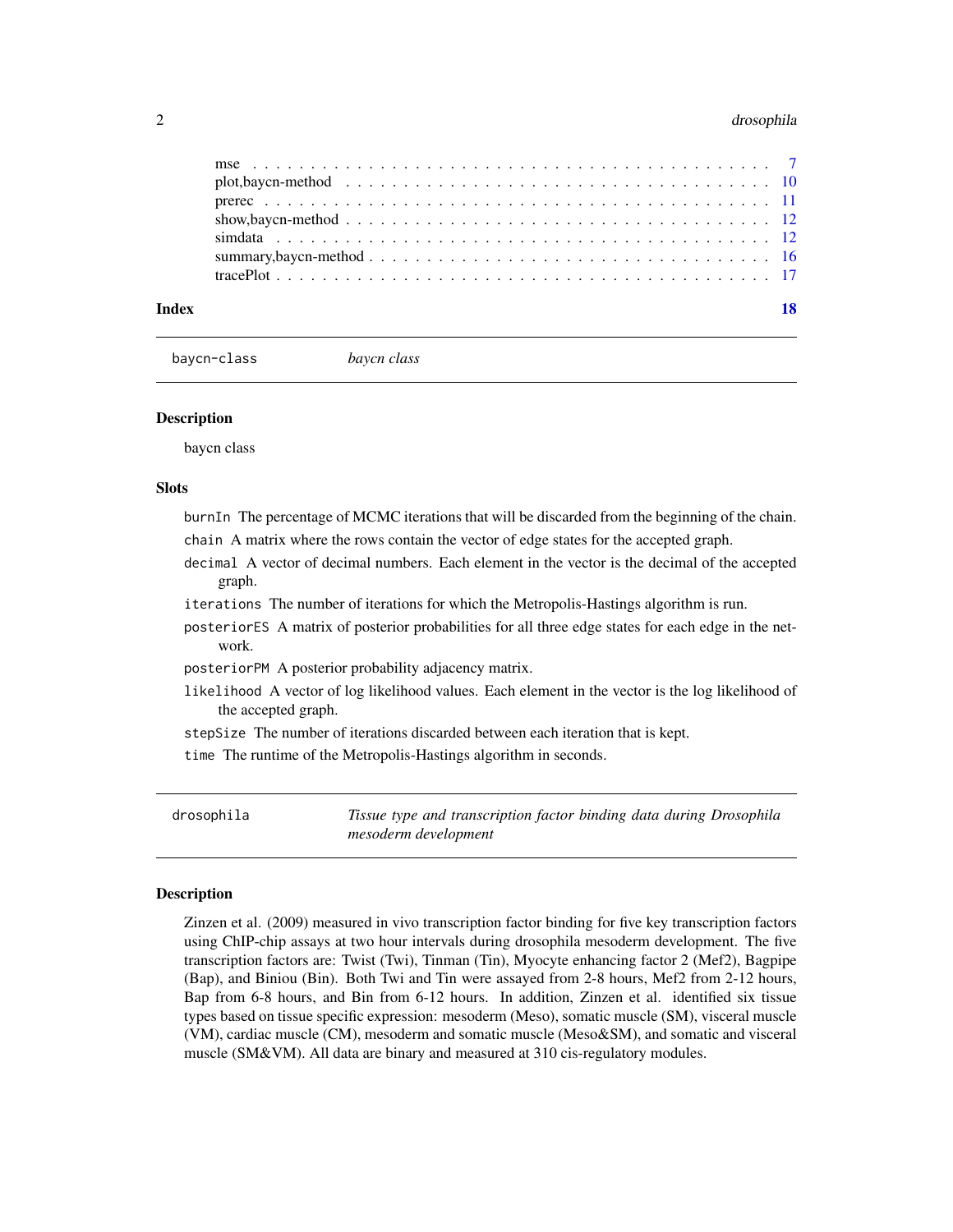### <span id="page-2-0"></span>geuvadis 3 and 3 and 3 and 3 and 3 and 3 and 3 and 3 and 3 and 3 and 3 and 3 and 3 and 3 and 3 and 3 and 3 and 3 and 3 and 3 and 3 and 3 and 3 and 3 and 3 and 3 and 3 and 3 and 3 and 3 and 3 and 3 and 3 and 3 and 3 and 3 a

### Usage

data(drosophila)

### Format

An object of class "list" containing tissue type and transcription factor binding data. The first element in the list is a matrix which contains the data in the original form. The second element in the list is a matrix that contains the binary data. For this matrix any value greater than zero to changed to a one. For both data sets the tissue type data appears in the first six columns of the data matrix and the remaining 15 columns contain the transcription factor binding data.

### Source

<https://www.nature.com/articles/nature08531#Sec22>

### References

Zinzen, R., Girardot, C., Gagneur, J. et al. Combinatorial binding predicts spatio-temporal cisregulatory activity. Nature 462, 65–70 (2009) doi:10.1038/nature08531

### Examples

# Load the data. data(drosophila) # Display the first 5 rows and 8 columns of the continuous data matrix. drosophila\$continuous[1:5, 1:8] # Display the first 5 rows and 8 columns of the discrete data matrix. drosophila\$discrete[1:5, 1:8]

geuvadis *Genotype and gene expression data from the GEUVADIS project*

### Description

The GEUVADIS (Genetic European Variation in Disease) project (Lappalainen et al., 2013) measured the gene expression in Lymphoblastoid Cell Lines (LCLs) from a subset of individuals from the 1,000 Genomes Project (Auton et al., 2015), which measured the genotypes of individuals from multiple ethnicities. This data set contains genotype and gene expression data from 373 European individuals. The data are divided into 46 sets which each contain data from an expression quantitative trait locus (eQTL) and its associated genes.

### Usage

data(geuvadis)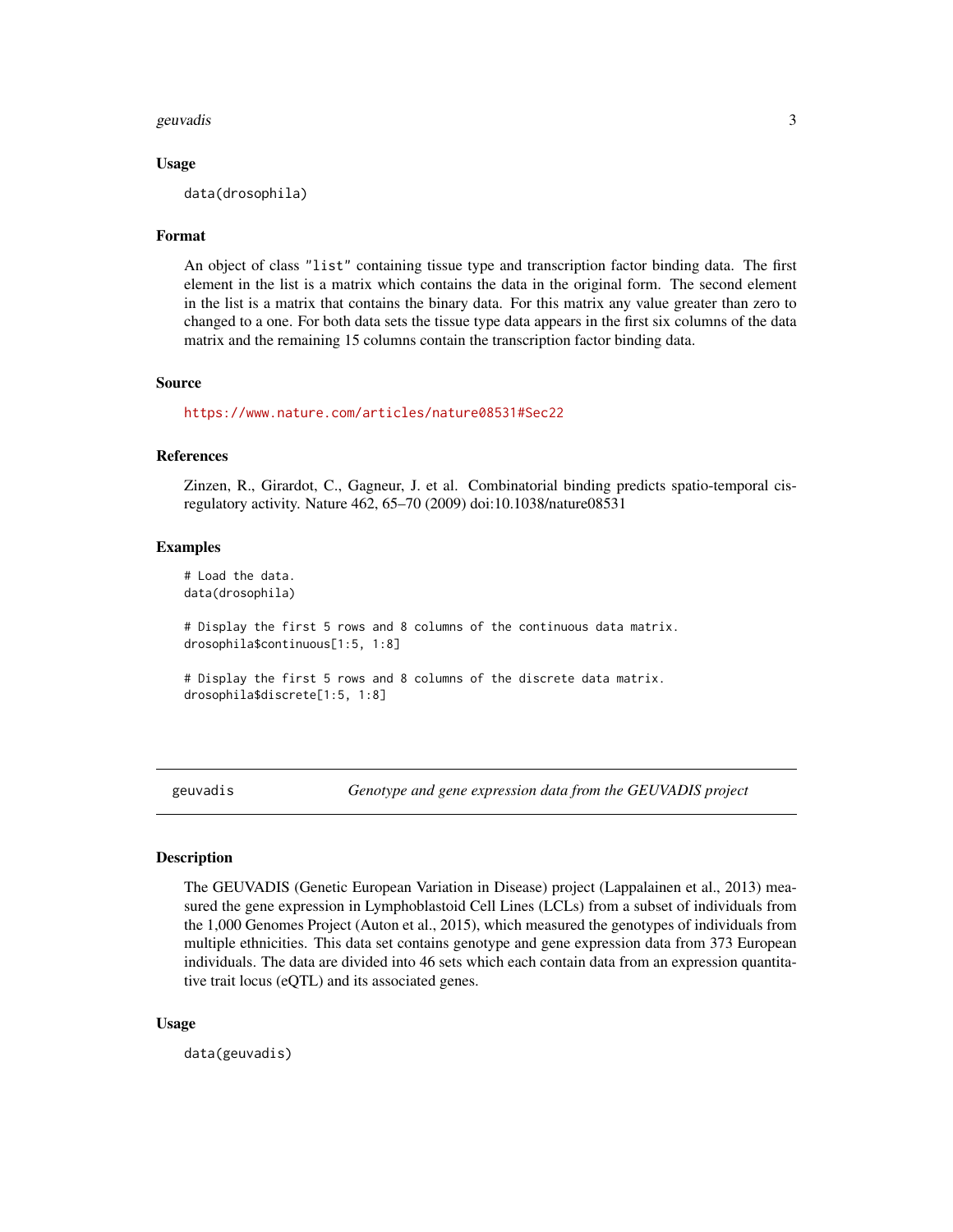### <span id="page-3-0"></span>Format

An object of class "list" containing 46 eQTL-gene sets. Each element of the list is a matrix with the observations down the rows and the eQTL and genes across the columns. The first column in the matrix contains the genotype (eQTL) data and the remaining columns contain the gene expression data.

### Source

[https://www.ebi.ac.uk/arrayexpress/files/E-GEUV-1/analysis\\_results/](https://www.ebi.ac.uk/arrayexpress/files/E-GEUV-1/analysis_results/)

### References

Lappalainen, T., Sammeth, M., Friedländer, M. et al. Transcriptome and genome sequencing uncovers functional variation in humans. Nature 501, 506–511 (2013) doi:10.1038/nature12531

Auton, A., Abecasis, G., Altshuler, D. et al. A global reference for human genetic variation. Nature 526, 68–74 (2015) doi:10.1038/nature15393

### Examples

```
# Load the data.
data(geuvadis)
```

```
# Display the first 6 rows of the eQTL-gene set Q8.
head(geuvadis$Q8)
```
mhEdge *mhEdge*

### Description

The main function for the Metropolis-Hastings algorithm. It returns the posterior distribution of the edge directions.

#### Usage

```
mhEdge(
  data,
  adjMatrix,
  prior = c(0.05, 0.05, 0.9),
  nCPh = 0,
  nGV = 0,pmr = FALSE,
  burnIn = 0.2,
  iterations = 1000,
  thinTo = 200,
  progress = TRUE
)
```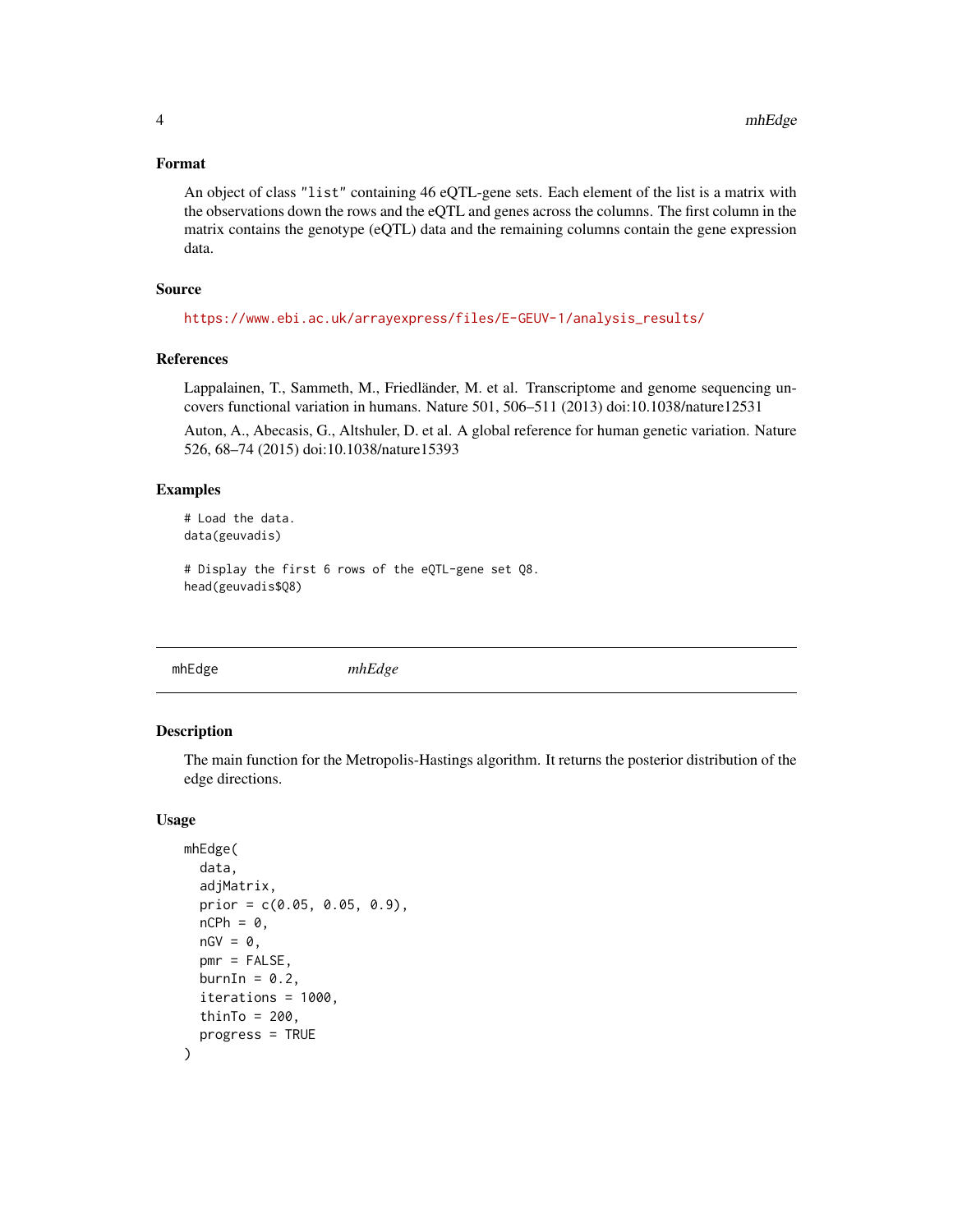### mhEdge 5

### Arguments

| data       | A matrix with the variables across the columns and the observations down the<br>rows. If there are genetic variants in the data these variables must come before<br>the remaining variables. If there are clinical phenotypes in the data these vari-<br>ables must come after all other variables. For example, if there is a data set with<br>one genetic variant variable, three gene expression variables, and one clinical<br>phenotype variable the first column in the data matrix must contain the genetic<br>variant data, the next three columns will contain the gene expression data, and<br>the last column will contain the clinical phenotype data. |
|------------|--------------------------------------------------------------------------------------------------------------------------------------------------------------------------------------------------------------------------------------------------------------------------------------------------------------------------------------------------------------------------------------------------------------------------------------------------------------------------------------------------------------------------------------------------------------------------------------------------------------------------------------------------------------------|
| adjMatrix  | An adjacency matrix indicating the edges that will be considered by the Metropolis-<br>Hastings algorithm. An adjacency matrix is a matrix of zeros and ones. The ones<br>represent an edge and its direction between two nodes.                                                                                                                                                                                                                                                                                                                                                                                                                                   |
| prior      | A vector containing the prior probability for the three edge states.                                                                                                                                                                                                                                                                                                                                                                                                                                                                                                                                                                                               |
| nCPh       | The number of clinical phenotypes in the graph.                                                                                                                                                                                                                                                                                                                                                                                                                                                                                                                                                                                                                    |
| nGV        | The number of genetic variants in the graph.                                                                                                                                                                                                                                                                                                                                                                                                                                                                                                                                                                                                                       |
| pmr        | Logical. If true the Metropolis-Hastings algorithm will use the Principle of<br>Mendelian Randomization (PMR). This prevents the direction of an edge point-<br>ing from a gene expression or a clinical phenotype node to a genetic variant<br>node.                                                                                                                                                                                                                                                                                                                                                                                                              |
| burnIn     | A number between 0 and 1 indicating the percentage of the sample that will be<br>discarded.                                                                                                                                                                                                                                                                                                                                                                                                                                                                                                                                                                        |
| iterations | An integer for the number of iterations to run the MH algorithm.                                                                                                                                                                                                                                                                                                                                                                                                                                                                                                                                                                                                   |
| thinTo     | An integer indicating the number of observations the chain should be thinned to.                                                                                                                                                                                                                                                                                                                                                                                                                                                                                                                                                                                   |
| progress   | Logical. If TRUE the runtime in seconds for the cycle finder and log likelihood<br>functions and a progress bar will be printed.                                                                                                                                                                                                                                                                                                                                                                                                                                                                                                                                   |

### Value

An object of class baycn containing 9 elements:

- burnIn The percentage of MCMC iterations that will be discarded from the beginning of the chain.
- chain A matrix where each row contains the vector of edge states for the accepted graph.
- decimal A vector of decimal numbers. Each element in the vector is the decimal of the accepted graph.
- iterations The number of iterations for which the Metropolis-Hastings algorithm is run.
- posteriorES A matrix of posterior probabilities for all three edge states for each edge in the network.
- posteriorPM A posterior probability adjacency matrix.
- likelihood A vector of log likelihood values. Each element in the vector is the log likelihood of the accepted graph.
- stepSize The number of MCMC iterations discarded between each accepted graph.
- time The runtime of the Metropolis-Hastings algorithm in seconds.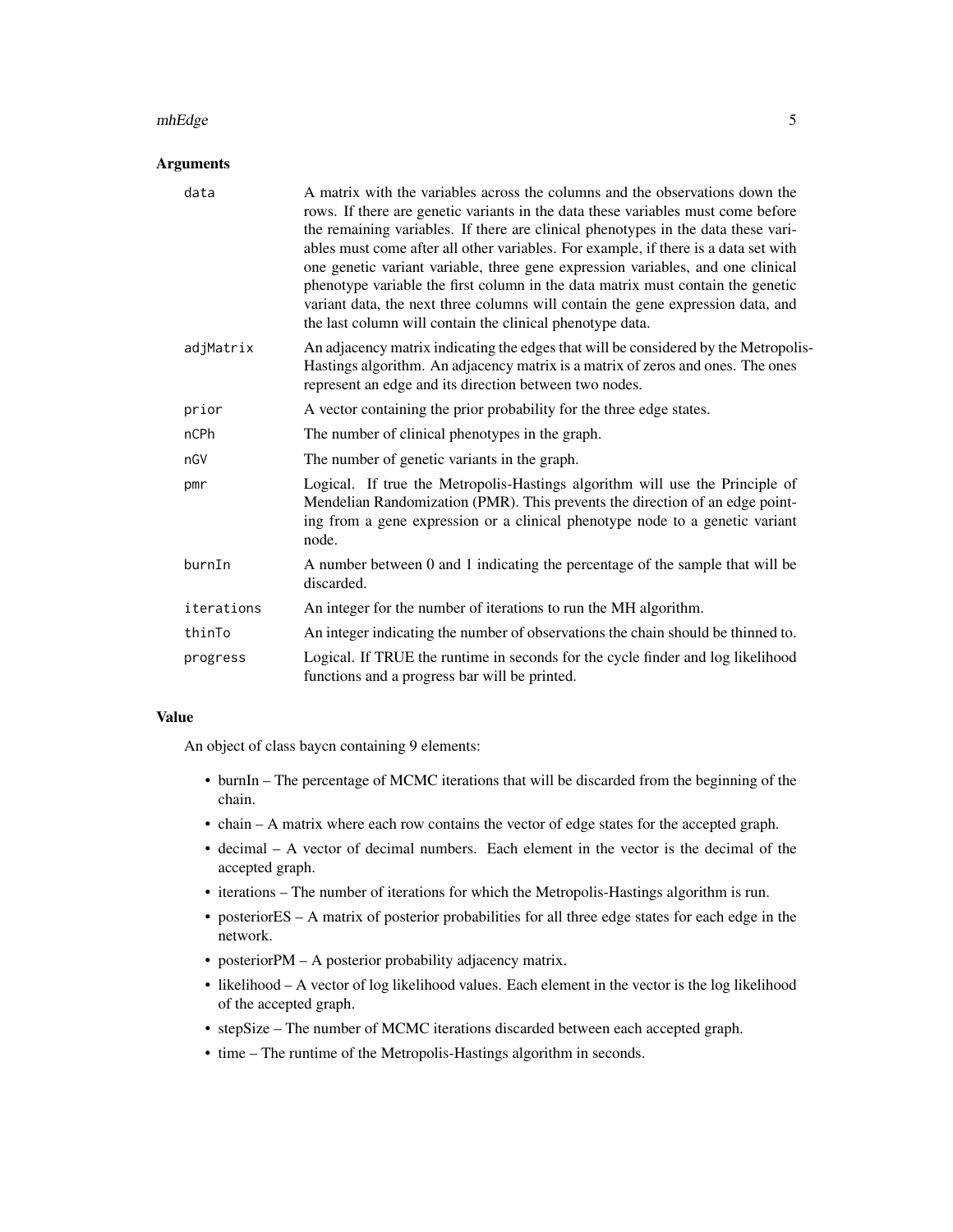### References

Martin, E. A. and Fu, A. Q. (2019). A Bayesian approach to directed acyclic graphs with a candidate graph. *arXiv preprint arXiv:1909.10678*.

### Examples

```
# Generate data under topology m1_gv.
# Use ?simdata for a description and graph of m1_gv.
data_m1 \leq simdata(b0 = 0,
                   N = 200.
                   s = 1,
                   graph = 'm1_gv',
                   ss = 1,q = 0.27# Create an adjacency matrix with the true edges.
am_m1 \leq maxrix(c(0, 1, 0,0, 0, 1,
                  0, 0, 0),
                byrow = TRUE,nrow = 3)# Run the Metropolis-Hastings algorithm on the data from m1_gv using the
# Principle of Mendelian Randomization (PMR) and the true edges as the input.
mh_m1_pmr <- mhEdge(data = data_m1,
                    adjMatrix = am_m1,
                    prior = c(0.05,0.05,
                              0.9),
                    nCPh = 0,
                    nGV = 1,
                    pmr = TRUE,burnIn = 0.2,
                    iterations = 1000,
                    thinTo = 200,
                    progress = FALSE)
summary(mh_m1_pmr)
# Generate data under topology gn4.
# Use ?simdata for a description and graph of gn4.
data_gn4 \leq simdata(b0 = 0,
                    N = 200,
                    s = 1,graph = 'gn4',ss = 1# Create an adjacency matrix with the true edges.
am_gn4 <- matrix(c(0, 1, 1, 0,
                   0, 0, 0, 1,
                   0, 0, 0, 0,
                   0, 0, 1, 0),
```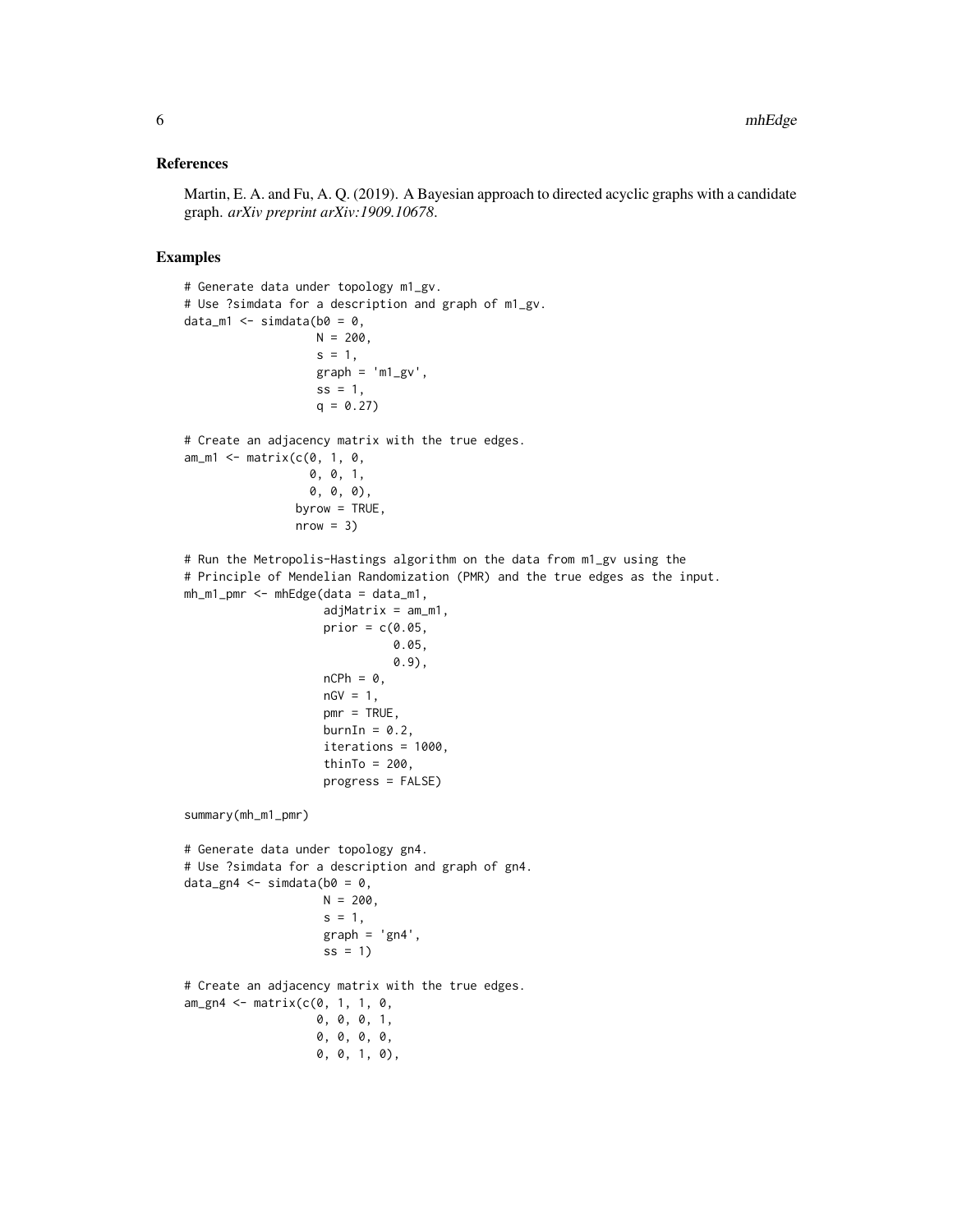<span id="page-6-0"></span>mse aangeste van die 19de eeu n.C. is die 19de eeu n.C. In die 19de eeu n.C. 2008 v.C. 2014 is die 19de eeu n.C. 2014 is die 19de eeu n.C. 2014 is die 19de eeu n.C. 2014 is die 19de eeu n.C. 2014 is die 19de eeu n.C. 2014

```
byrow = TRUE,
nrow = 4)
```

```
# Run the Metropolis-Hastings algorithm on the data from gn4 with the true
# edges as the input.
mh_gn4 <- mhEdge(data = data_gn4,
                 adjMatrix = am_gn4,
                 prior = c(0.05,0.05,
                           0.9),
                 nCPh = 0,
                 nGV = 0,pmr = FALSE,
                 burnIn = 0.2,
                 iterations = 1000,
                 thinTo = 200,
                 progress = FALSE)
summary(mh_gn4)
```
mse *mse*

### Description

Calculates either the edge-wise or whole graph MSE. If more than one data set is input the mean and standard deviation of the MSE will be calculated.

### Usage

```
mse(posterior, expected, adjMatrix, type = "emse")
```
### Arguments

| posterior | A list of bayen objects or posterior probability adjacency matrices. Each element<br>in posterior can also be a list. For example, if multiple data sets were generated<br>under the same simulation scheme and bayon was run on each data set, the input<br>list could be a list containing the output from each run of bayen. In this scenario<br>the mean and standard deviation of of the edgewise or whole graph MSE would<br>be output. |
|-----------|-----------------------------------------------------------------------------------------------------------------------------------------------------------------------------------------------------------------------------------------------------------------------------------------------------------------------------------------------------------------------------------------------------------------------------------------------|
| expected  | The expected edge state probabilities for each edge. This must be a matrix with<br>the expected probability for the three edge states across the columns and each<br>edge down the rows.                                                                                                                                                                                                                                                      |
| adjMatrix | This is only required if the input to posterior is a posterior probability adjacency<br>matrix (for example, output from the BiDAG or structmene pacakges). This<br>matrix will be used to convert the posterior probability adjacency matrix to an<br>edge state matrix. Only the edges in adjMatrix will be converted to the edge state<br>matrix. To consider all possible edges use a fully connected adjacency matrix.                   |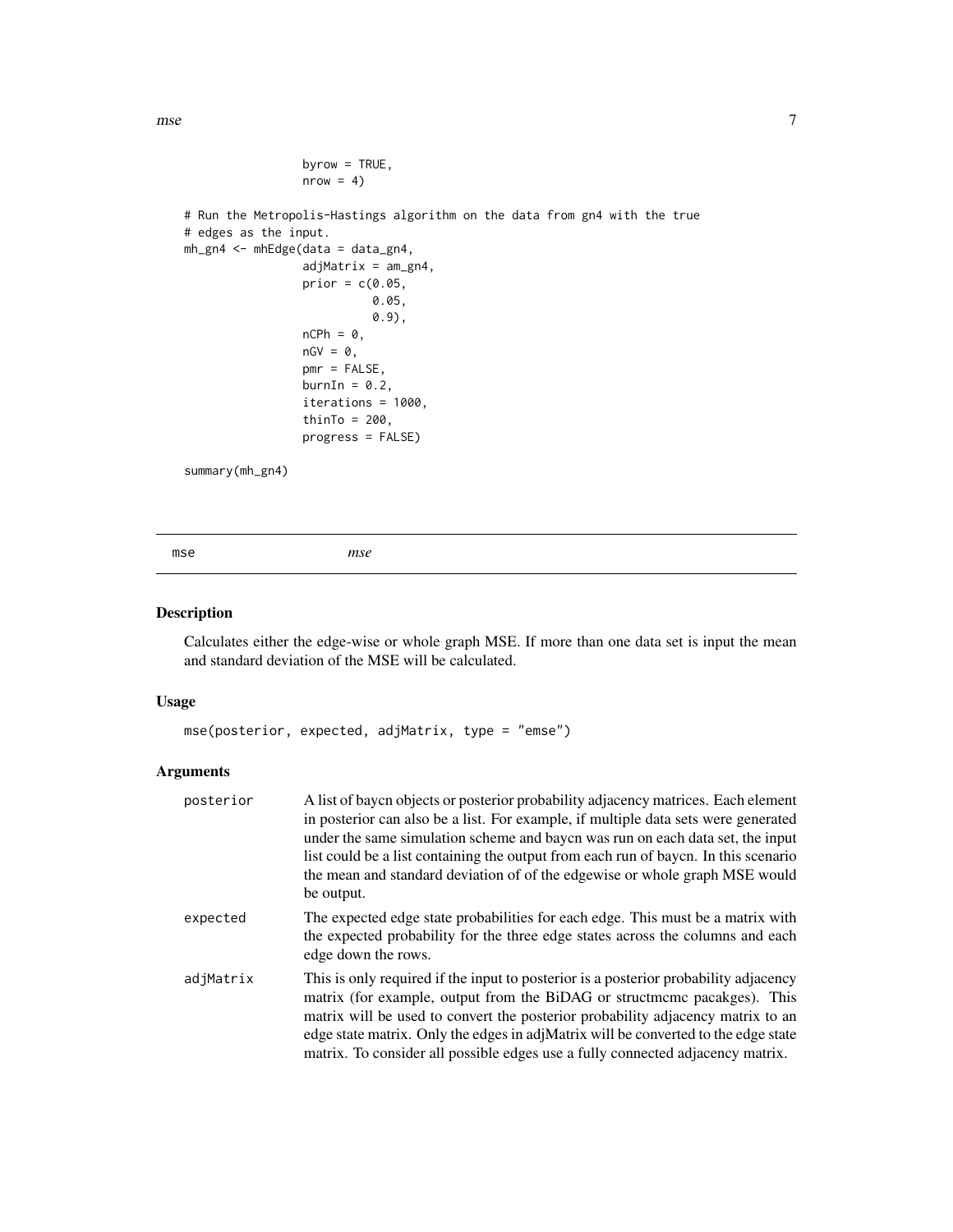type A character string indicating the type of MSE to be calculated. The two options are 'emse' - edge-wise MSE or 'gmse' - whole graph MSE.

### Examples

```
set.seed(3)
# Generate data from topology M2.
data_m2 <- simdata(graph = 'm2_ge',
                   N = 200.
                   b0 = 0,
                   ss = 1,
                   s = 1# Adjacency matrix for topology M2
am_m2 \leq max matrix(c(0, 1, 1, 1)0, 0, 1,
                  0, 0, 0),
                byrow = TRUE,nrow = 3)# Run baycn on the data from topology M2.
baycn_m2 < - mhebge(data = data_m2,adjMatrix = am_m2,
                   prior = c(0.05,0.05,
                              0.9),
                   nCPh = 0,
                   nGV = 0,
                   pmr = FALSE,
                   iterations = 1000,
                   burnIn = 0.2,
                   thinTo = 500,
                   progress = FALSE)
# Expected probabilities for topology M2.
ep_m2 \leq - matrix(c(1, 0, 0, 0)0, 0, 1,
                  0, 1, 0),
                byrow = TRUE,
                ncol = 3# Calculate the edgewise MSE.
emse_m2 <- mse(posterior = list(baycn_m2),
               expected = ep_m2,
               type = 'emse')
# When a list with two levels is passed posterior the mean and standard
```
<sup>#</sup> deviation of the MSE is returned. Below is an example demonstrating this # feature.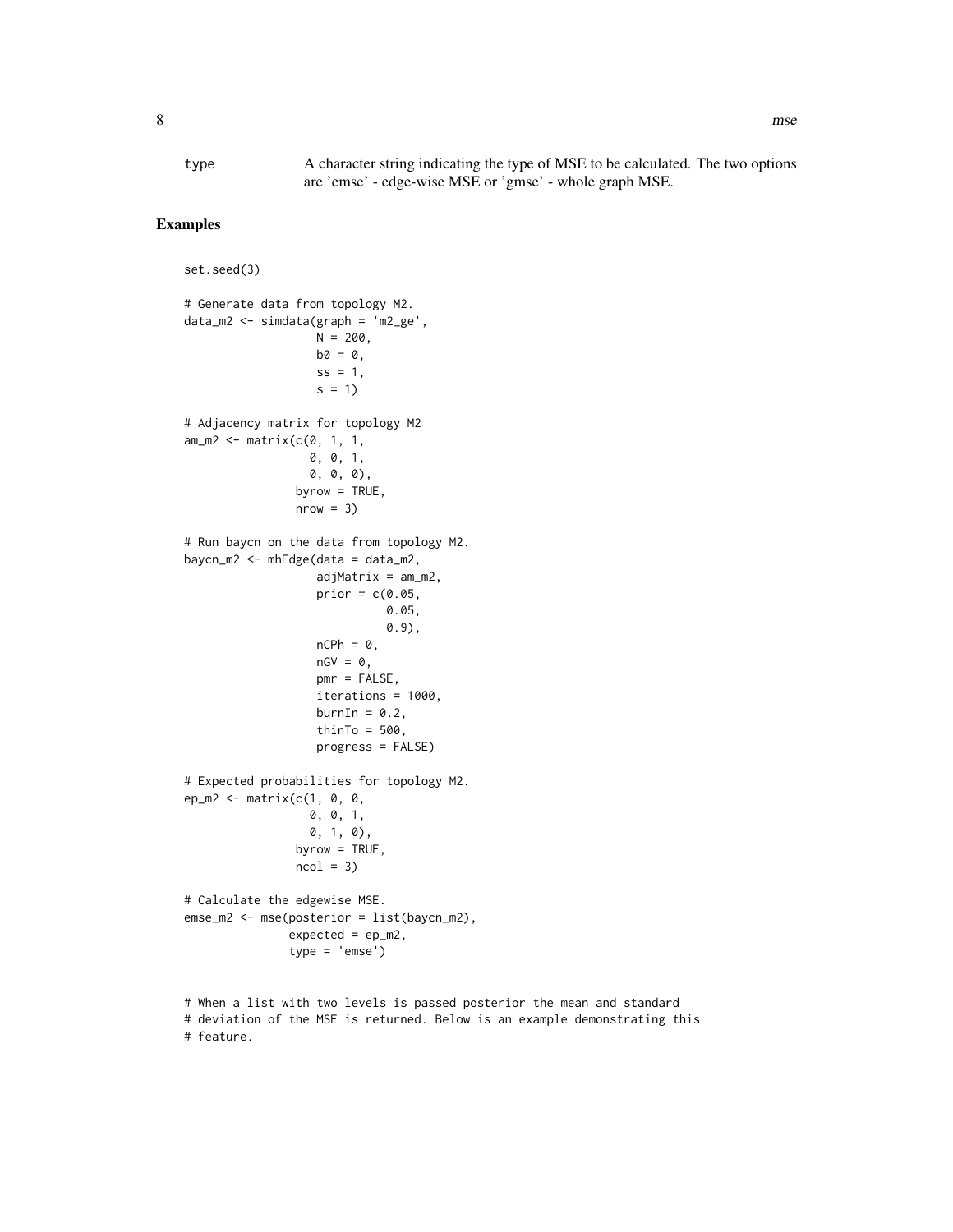```
# Adjacency matrix for topology M2
am_m2 \leq max matrix(c(0, 1, 1, 1)0, 0, 1,
                  0, 0, 0),
                byrow = TRUE,
                nrow = 3)# Create a list to hold multiple M2 data sets.
data_m2 <- vector(mode = 'list',
                  length = 5)
# Create a list to hold the output from baycn.
baycn_m2 <- vector(mode = 'list',
                   length = 5)
for (e in 1:5) {
  # Generate data for topology M2.
  data_m2[[e]] <- simdata(graph = 'm2_ge',
                          N = 200,
                          b0 = 0,
                          ss = 1,
                          s = 1# Run baycn on the data simulated for topology M2.
  baycn_m2[[e]] <- mhEdge(data = data_m2[[e]],
                          adjMatrix = am_m2,
                          prior = c(0.05,0.05,
                                     0.9),
                          nCPh = 0,
                          nGV = 0,pmr = FALSE,
                          iterations = 1000,
                          burnIn = 0.2,
                          thinTo = 500,
                          progress = FALSE)
}
# Expected probabilities for topology M2.
ep_m2 <- matrix(c(1, 0, 0,
                  0, 0, 1,
                  0, 1, 0),
                byrow = TRUE,
                ncol = 3# Calculate the edgewise MSE
emse_m2 <- mse(posterior = list(baycn_m2),
               expected = ep_m2,
               type = 'emse')
```
mse 1996 begin het die 19de eeu n.C. in die 19de eeu n.C. 19de eeu n.C. 19de eeu n.C. 19de eeu n.C. 19de eeu n.C. 19de eeu n.C. 19de eeu n.C. 19de eeu n.C. 19de eeu n.C. 19de eeu n.C. 19de eeu n.C. 19de eeu n.C. 19de eeu n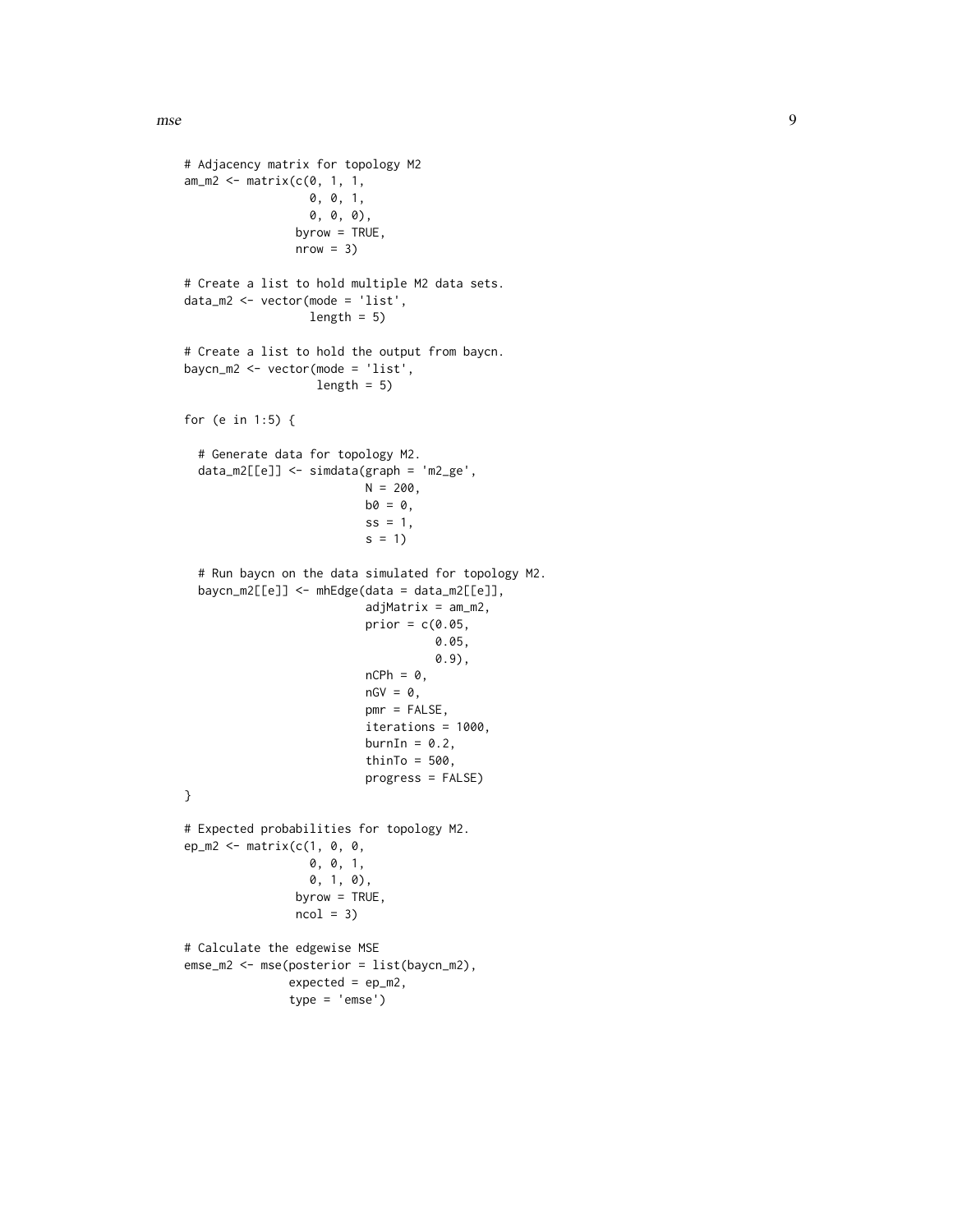### <span id="page-9-0"></span>Description

plot

### Usage

```
## S4 method for signature 'baycn'
plot(
  x,
  presence = 0.4,
  direction = 0.2,
  edgeLabel = TRUE,
  mode = "directed",
  weighted = TRUE,
  ...
)
```
### Arguments

| $\mathsf{x}$ | An object of class bayon.                                                                                                                                                                                                                                                                                                                                       |
|--------------|-----------------------------------------------------------------------------------------------------------------------------------------------------------------------------------------------------------------------------------------------------------------------------------------------------------------------------------------------------------------|
| presence     | A scalar between 0 and 1. This is the cutoff for considering an edge to be<br>present. For example, if presence $= 0.4$ then an edge is considered to be present<br>if the sum of the posterior proability for the two edge directions is greater than<br>0.4. The edge will be considered to be absent if this sum is less than 0.4.                           |
| direction    | A scalar between 0 and 1. This is the cutoff for determining the direction of an<br>edge. For example, if direction $= 0.2$ then an edge is considered to be directed<br>if the difference between the posterior proability for the two edge directions is<br>greater than 0.2. An edge will be considered undirected if the difference is less<br>than $0.2$ . |
| edgeLabel    | Logical - indicates whether the posterior probabilities should be included as<br>edge labels in the plot. If edge Label is TRUE then weighted must also be set to<br>TRUE.                                                                                                                                                                                      |
| mode         | See graph_from_adjacency_matrix for details.                                                                                                                                                                                                                                                                                                                    |
| weighted     | See graph_from_adjacency_matrix for details.                                                                                                                                                                                                                                                                                                                    |
|              | Other Arguments passed to plot. <i>igraph</i> .                                                                                                                                                                                                                                                                                                                 |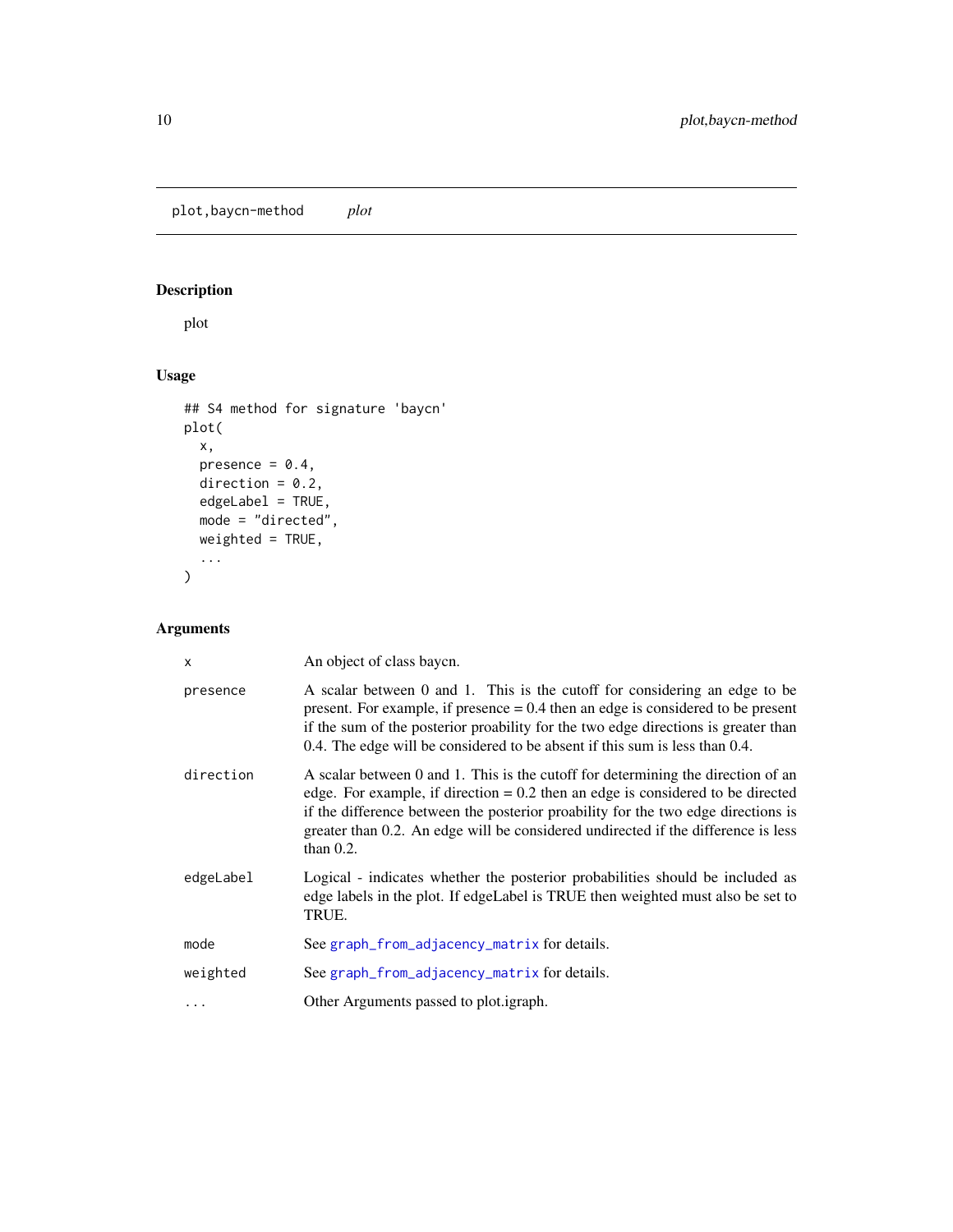<span id="page-10-0"></span>prerec *prerec*

### Description

Calculates the precision and recall (i.e., power) of the inferred graph.

### Usage

```
prerec(amInferred, amTrue, cutoff)
```
### Arguments

| amInferred | A bayen object or a posterior probability adjacency matrix.                                                       |
|------------|-------------------------------------------------------------------------------------------------------------------|
| amTrue     | The undirected adjacency matrix of the true graph. This will be a symmetric<br>matrix with 0s along the diagonal. |
| cutoff     | A number between 0 and 1 indicating the posterior probability threshold for<br>considering an edge present.       |

### Value

A list. The first element is the precision and the second element is the recall of the inferred graph.

### Examples

```
set.seed(5)
# Generate data from topology GN4.
data_gn4 <- simdata(graph = 'gn4',
                    N = 200,
                    b0 = 0,
                    ss = 1,
                    s = 1)# Adjacency matrix for topology GN4 - all possible edges.
am_gn4 <- matrix(c(0, 1, 1, 1,
                   0, 0, 1, 1,
                   0, 0, 0, 1,
                   0, 0, 0, 0),
                 byrow = TRUE,
                 nrow = 4)
# Run baycn on the data from topology GN4.
baycn_gn4 <- mhEdge(data = data_gn4,
                    adjMatrix = am\_gn4,
                    prior = c(0.05,0.05,
                              0.9),
```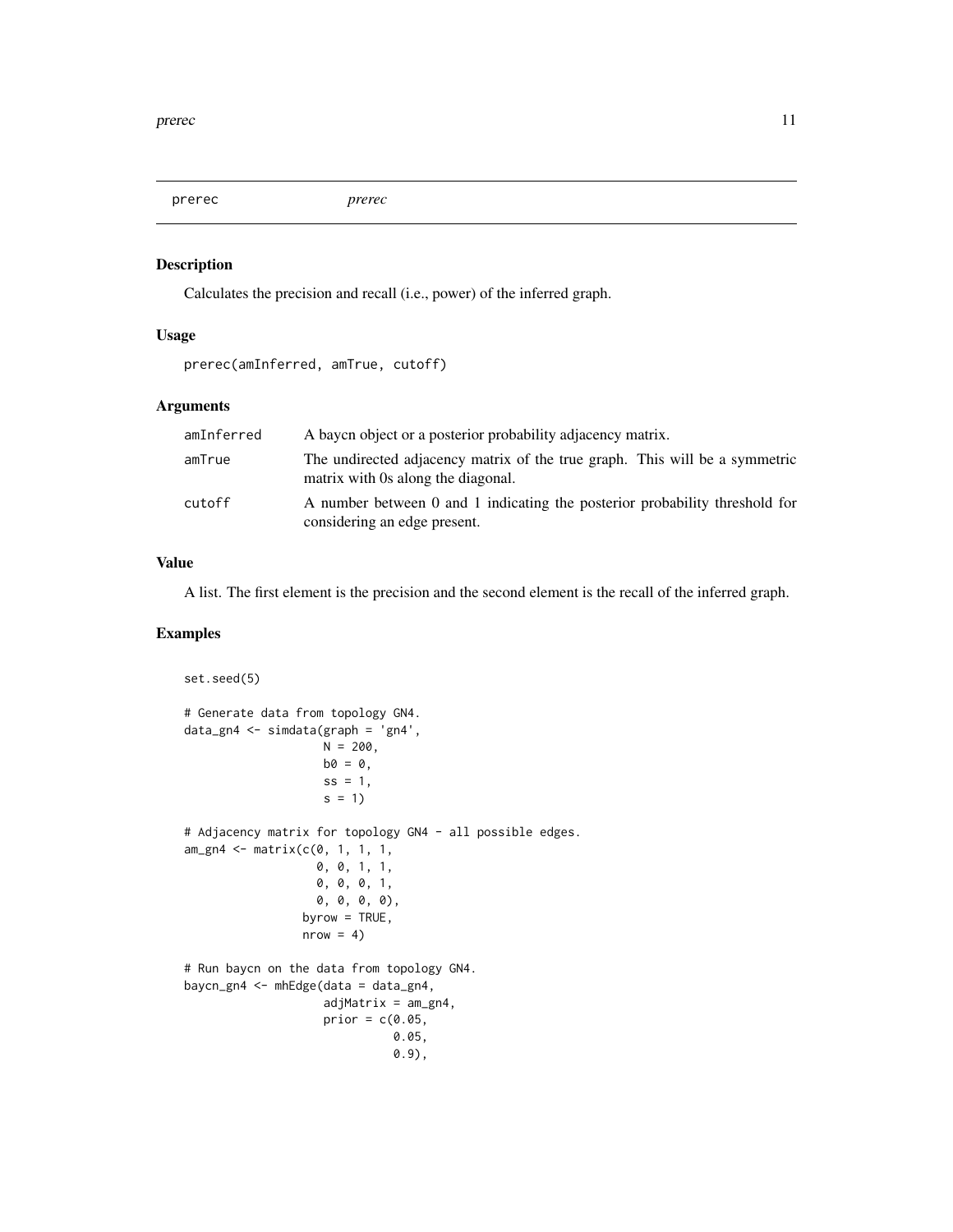```
nCPh = 0,
                    nGV = 0,pmr = FALSE,
                    iterations = 1000,
                    burnIn = 0.2,
                    thinTo = 500,
                    progress = FALSE)
# Adjacency matrix with the true edges for topology GN4.
am\_gn4\_true \leftarrow matrix(c(0, 1, 1, 0,1, 0, 0, 1,
                        1, 0, 0, 1,
                        0, 1, 1, 0),
                      byrow = TRUE,
                      nrow = 4)
# Calculate the precision and recall.
prerec_gn4 <- prerec(amInferred = baycn_gn4,
                     amTrue = am_gn4_true,
                     cutoff = 0.4)
```
show,baycn-method *show*

### Description

show

### Usage

## S4 method for signature 'baycn' show(object)

### Arguments

object An object of class baycn.

simdata *simdata*

### Description

A function for simulating data under various topologies for continuous and mixed data.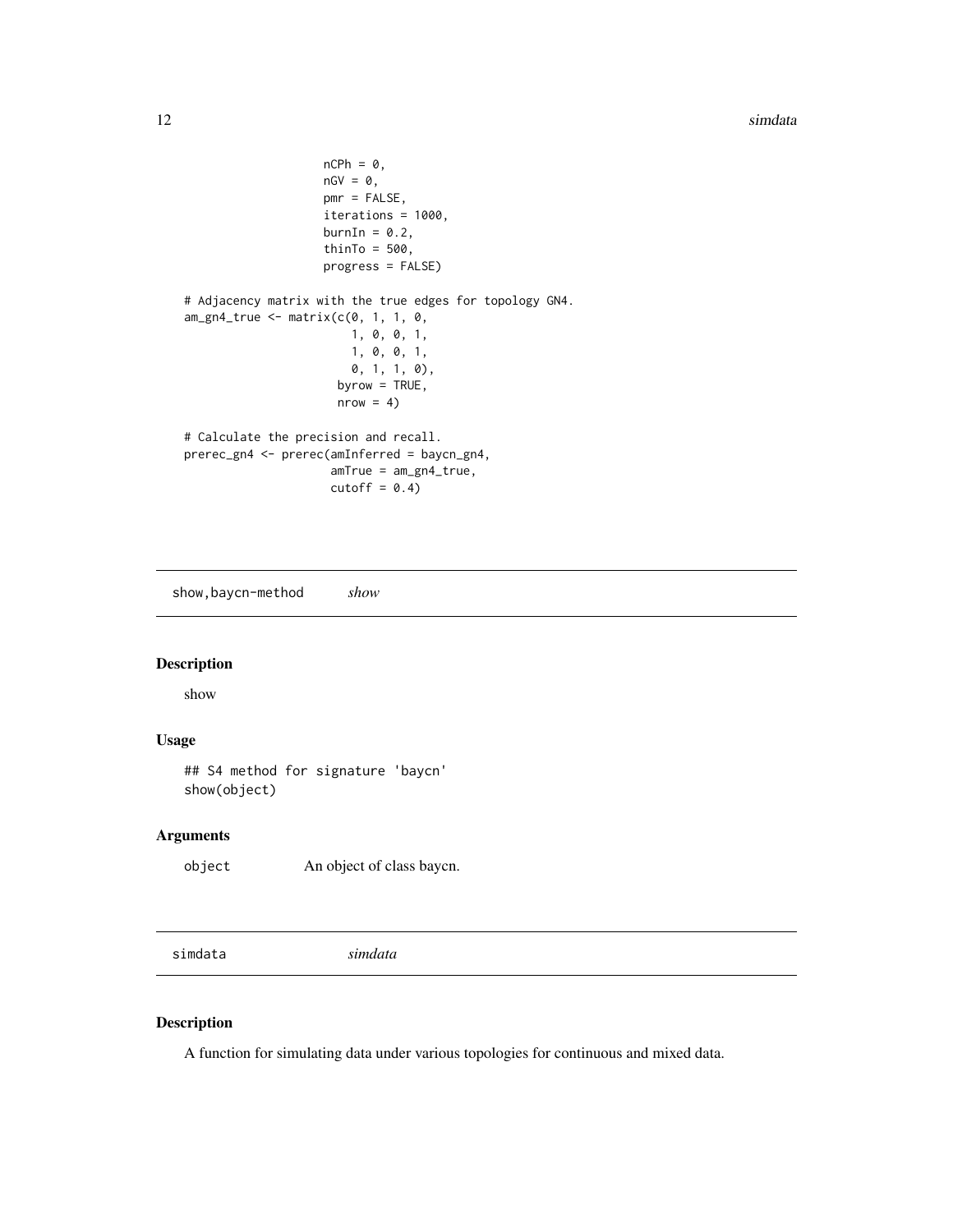### simdata and the state of the state of the state of the state of the state of the state of the state of the state of the state of the state of the state of the state of the state of the state of the state of the state of th

### Usage

```
simdata(
  graph = "gn4",N = 500,
 b0 = 0,
  ss = 1,
  s = 1,
  p = 0.6.
  q = 0.45,
  ssc = 0.2,nConfounding = 2
)
```
### Arguments

graph A character string of the graph for which data will be simulated. The graphs that can be chosen are m1\_ge, m1\_gv, m1\_cp, m1\_cc, m1\_iv, m2\_ge, m2\_gv, m2\_cp, m2\_cc, m2\_iv, m3\_gv, m3\_cp, m3\_cc, m3\_iv, mp\_ge, mp\_gv, gn4, gn5, gn8, gn11, layer, layer\_cp, layer\_iv, and star.

> The following figures show the graph for each of the topologies listed above. The nodes with a circle around the name are normally distributed and the nodes with a diamond around the name are distributed multinomial. The nodes labeled with a C represent confounding variables. The Principle of Mendelian Randomization (PMR) can be used on graphs with discrete and continuous random variables. This introduces the constraint that the continuous random variables cannot be parents of discrete random variables and edges between these types of variables only have two states: absent and directed with the discrete random variable as the parent.

> m1\_ge - Topology M1 with three continuous random variables. In this case M1 has two other Markov equivalent graphs.

> m1\_gv - Topology M1 with one discrete random variable U and two continuous random variables. When using the PMR this graph does not have any other Markov equivalent graphs.

*Ne* consider three types of confounding variables (Yang et al., 2017):

m1<sub>\_</sub>cp - Topology M1 with n common parent confounding variables.

m1\_cc - Topology M1 with n common child confounding variables.

m1\_iv - Topology M1 with n intermediate confounding variables.

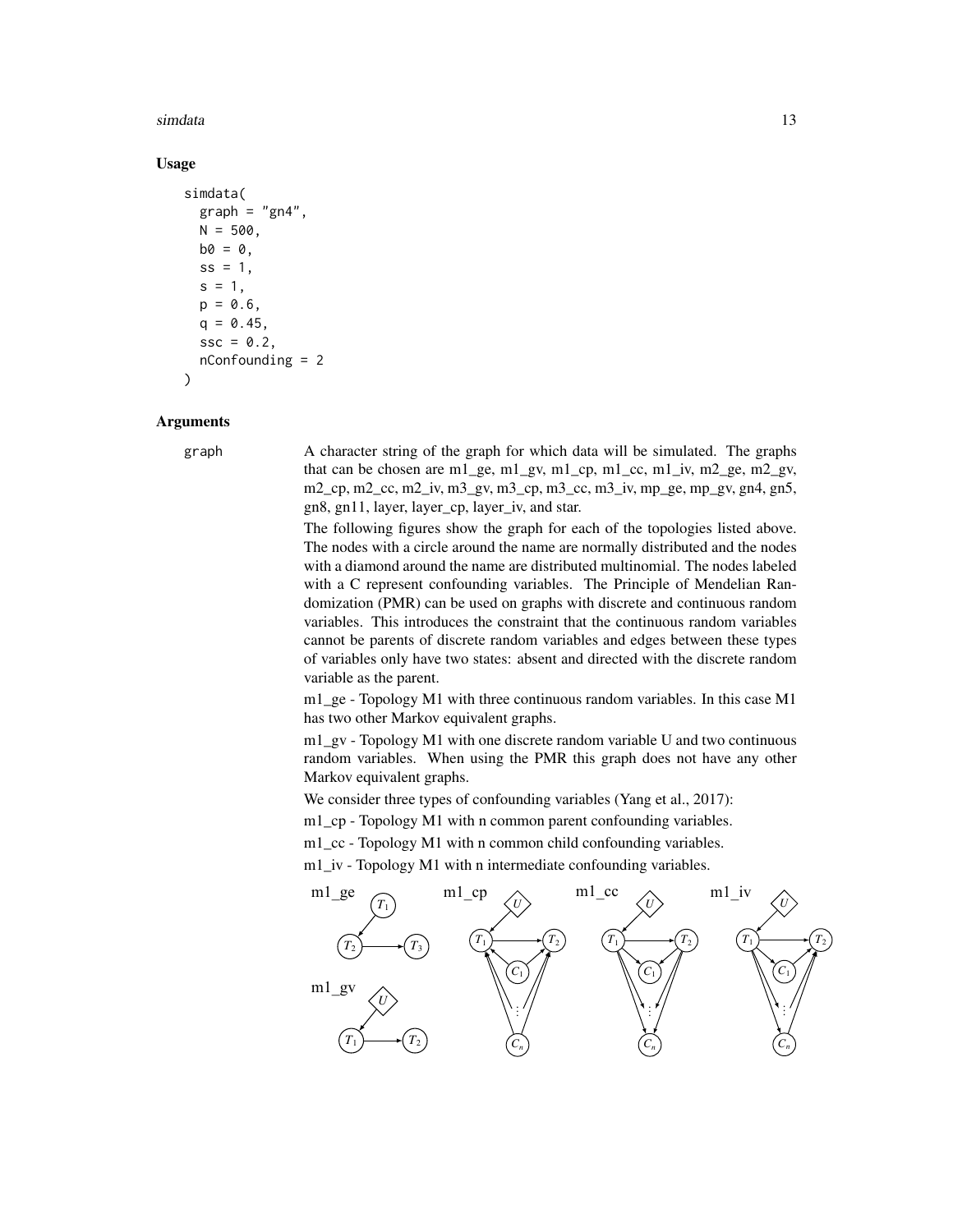m2\_ge - Topology M2 with three continuous random variables. This graph is a v structure and does not have any other Markov equivalent graphs.

*T*<sub>2</sub> *Topolog M2 with one discrete random variable U and two continu*ous random variables. This graph is a v structure and does not have any other Markov equivalent graphs.

m2\_cp - Topology M2 with n common parent confounding variables. ..

m2\_cc - Topology M2 with n common child confounding variables.

m2\_iv - Topology M2 with n intermediate confounding variables.



m3\_gv - Topolog M3 with one discrete random variable U and two continuous m<sub>2</sub><sup>*u*</sup> reporces</sup><br>random variables.

m3\_cp - Topology M3 with n common parent confounding variables.

 $\mu$ m3\_cc - Topology M3 with n common child confounding variables. *U*



 $\overline{a}$ *U*<sub>
<sup>*U*</sup></sub> graph is made up of multiple v structures and has no other Markov equivalent mp\_ge - The multi-parent topology with continuous random variables. This graphs.

3 mp\_gv - The multi-parent topology with one discrete random variable. This . . graph is made up of multiple v structures and has no other Markov equivalent graphs.



*U* France *T*<sub>1</sub> **T**<sub>2</sub> *T*<sub>2</sub> *T*<sub>2</sub> *T*<sub>2</sub> *T*<sub>2</sub> *T*<sub>2</sub> *T*<sub>2</sub> *T*<sub>2</sub> *T*<sub>2</sub> *T*<sub>2</sub> *T*<sub>2</sub> *T*<sub>2</sub> *T*<sub>2</sub> *T*<sub>2</sub> *T*<sub>2</sub> *T*<sub>2</sub> *T*<sub>2</sub> *T*<sub>2</sub> *T*<sub>2</sub> *T*<sub>2</sub> *T*<sub>2</sub> *T*<sub>2</sub> *T*<sub>2</sub> *T*<sub>2</sub> *T*<sub>2</sub> *T*<sub>2</sub> *T*<sub>2</sub> *T*<sub>2</sub> *T*<sub>2</sub> *T*<sub>2</sub> 4 gn4 - Topology GN4 is formed by combining topologies M1 and M2. The Markov equivalence class for this topology is made up of three different graphs.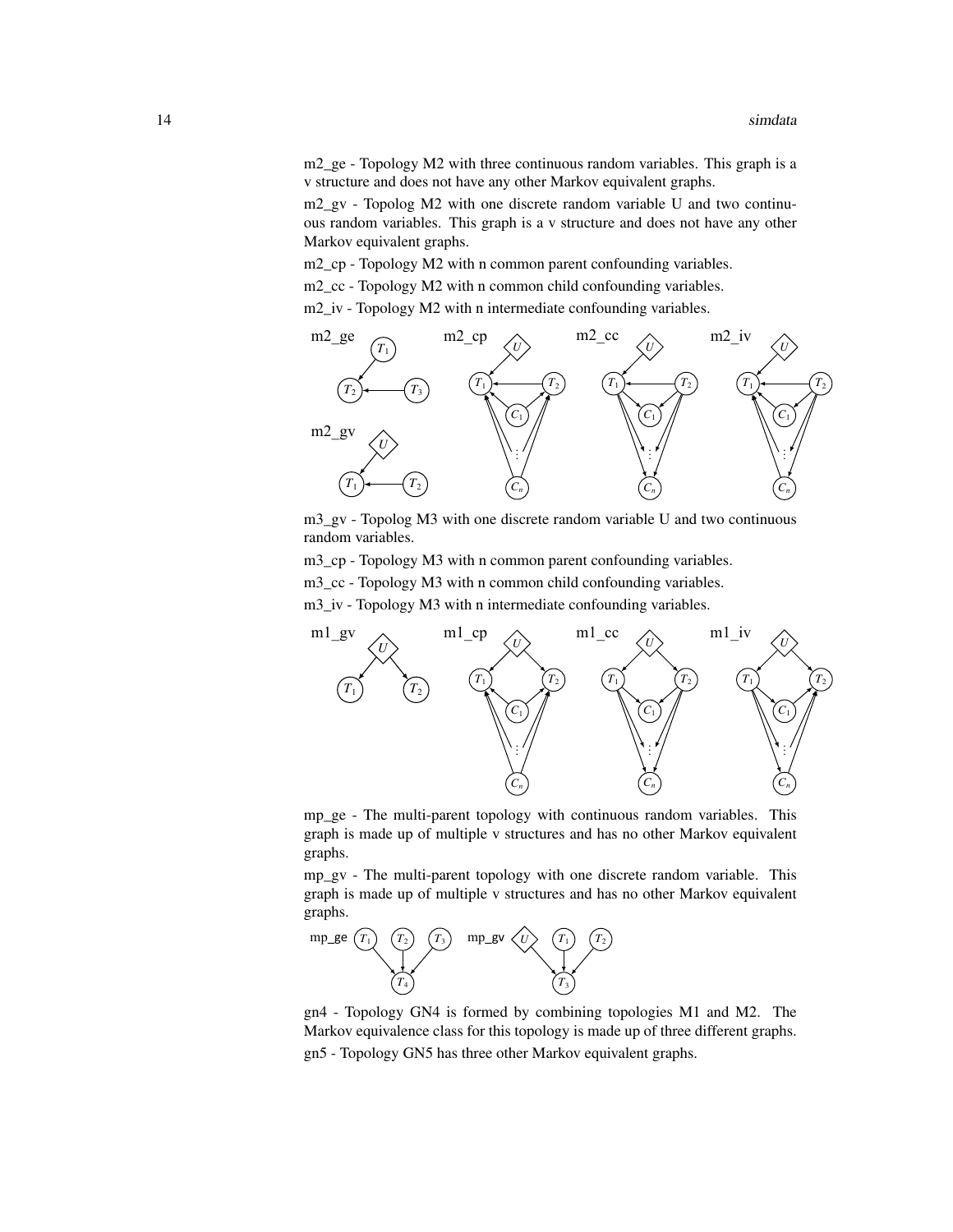simdata and the state of the state of the state of the state of the state of the state of the state of the state of the state of the state of the state of the state of the state of the state of the state of the state of th

gn8 - Topology GN8 has three overlapping cycles, two v structures, and two other Markov equivalent graphs.

gn11 - Topology GN11 has two sub-graphs separated by a v structure at node T6.



layer - The layer topology has no other Markov equivalent graphs when using the PMR and is made up of multiple M1 topologies.

layer\_cp - The layer topology with 2 common parent confounding variables. *T*<sub>2</sub> *T*<sub>2</sub> *T*<sub>1</sub> *T*<sup>1</sup> *T*<sup>1</sup> *T*<sub>1</sub> *T*<sub>1</sub> *T*<sub>1</sub> *T*<sub>1</sub> *T*<sub>1</sub> *T*<sub>1</sub> *T*<sub>1</sub> *T*<sub>1</sub> *T*<sub>1</sub> *T*<sub>1</sub> *T*<sub>1</sub> *T*<sub>1</sub> *T*<sub>1</sub> *T*<sub>1</sub> *T*<sub>1</sub> *T*<sub>1</sub> *T*<sub>1</sub> *T*<sub>1</sub> *T*<sub>1</sub> *T*<sub>1</sub> *T*<sub>1</sub> *T*<sub>1</sub> *T*<sub>1</sub> *T*<sub>1</sub> *T*<sub>1</sub> *T*<sub>1</sub> *T*<sub>1</sub>



star - The star topology has no other Markov equivalent graphs when using the PMR and is made up of multiple M1 topologies.



the mean of the normally distributed variables. This coefficient is referred to as 5 ss The coefficient of the parent nodes (if there are any) in the linear model that is N The number of observations to simulate. b0 The mean of the variable if it does not have any parents. If the variable has one or more parents it is the slope in the linear model that is the mean of the normally distributed variables. the signal strength. s The standard deviation of the normal distribution. p The probability of success for a binomial random variable. q The frequency of the reference allele. ssc The signal strength of the confounding variables. nConfounding The number of confounding variables to simulate.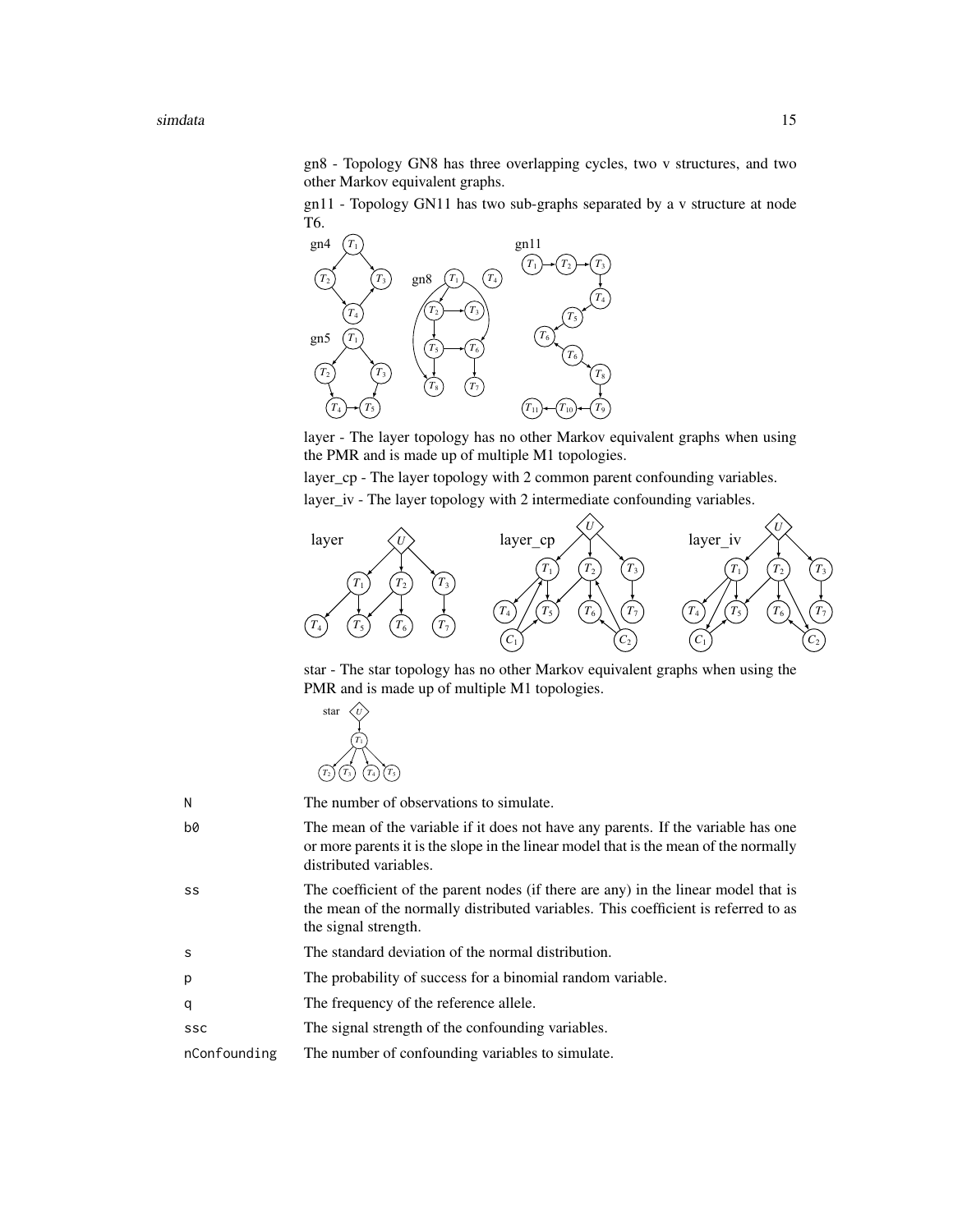<span id="page-15-0"></span>A matrix with the variables across the columns and the observations down the rows.

### References

Yang, F., Wang, J., The GTEx Consortium, Pierce, B. L., and Chen, L. S. (2017). Identifying cismediators for trans-eQTLs across many human tissues using genomic mediation analysis. *Genome Res.* 27, 1859-1871.

### Examples

```
# Generate data under topology GN4.
data_gn4 <- simdata(graph = 'gn4',
                   N = 500,
                   b0 = 1,
                    ss = 1,s = 1)# Display the first few rows of the data.
data_gn4[1:5, ]
# Generate data under topology M1 with 3 intermediate confounding variables.
data_m1_iv <- simdata(graph = 'm1_iv',
                      N = 500,
                      b0 = 0,
                      ss = 1,s = 1,q = 0.1,
                      ssc = 0.2,nConfounding = 3)
# Show the first few rows of the data.
data_m1_iv[1:5, ]
```
summary,baycn-method *summary*

### Description

summary

### Usage

```
## S4 method for signature 'baycn'
summary(object, ...)
```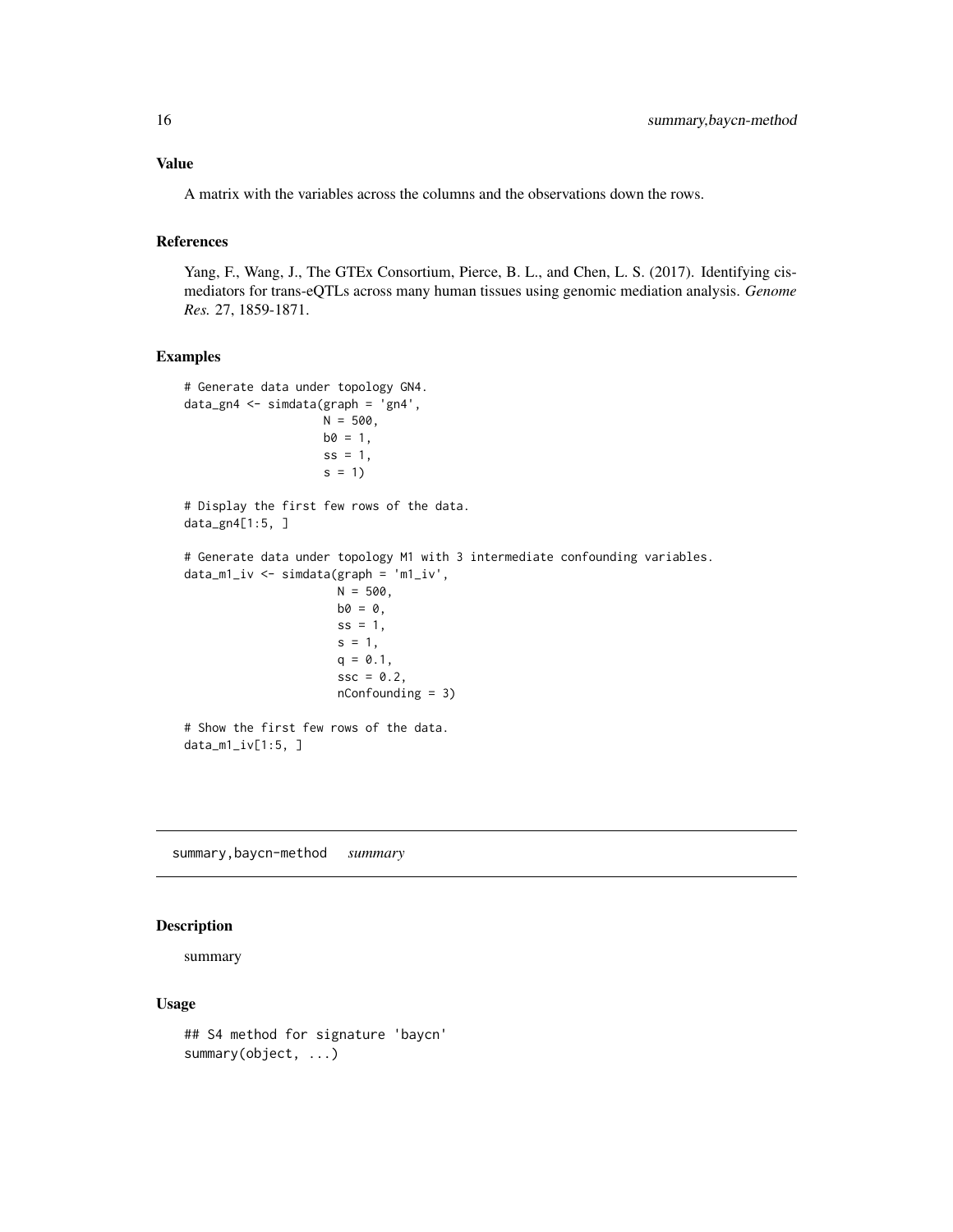### <span id="page-16-0"></span>tracePlot 17

### Arguments

| object   | An object of class bayon.          |
|----------|------------------------------------|
| $\cdots$ | Other Arguments passed to methods. |

tracePlot *tracePlot*

### Description

Creates a trace plot of the log likelihood and graph decimal. The graph decimal is a decimal number calculated from the vector of edge states for the accepted graph.

### Usage

tracePlot(x)

### Arguments

x An object of class baycn.